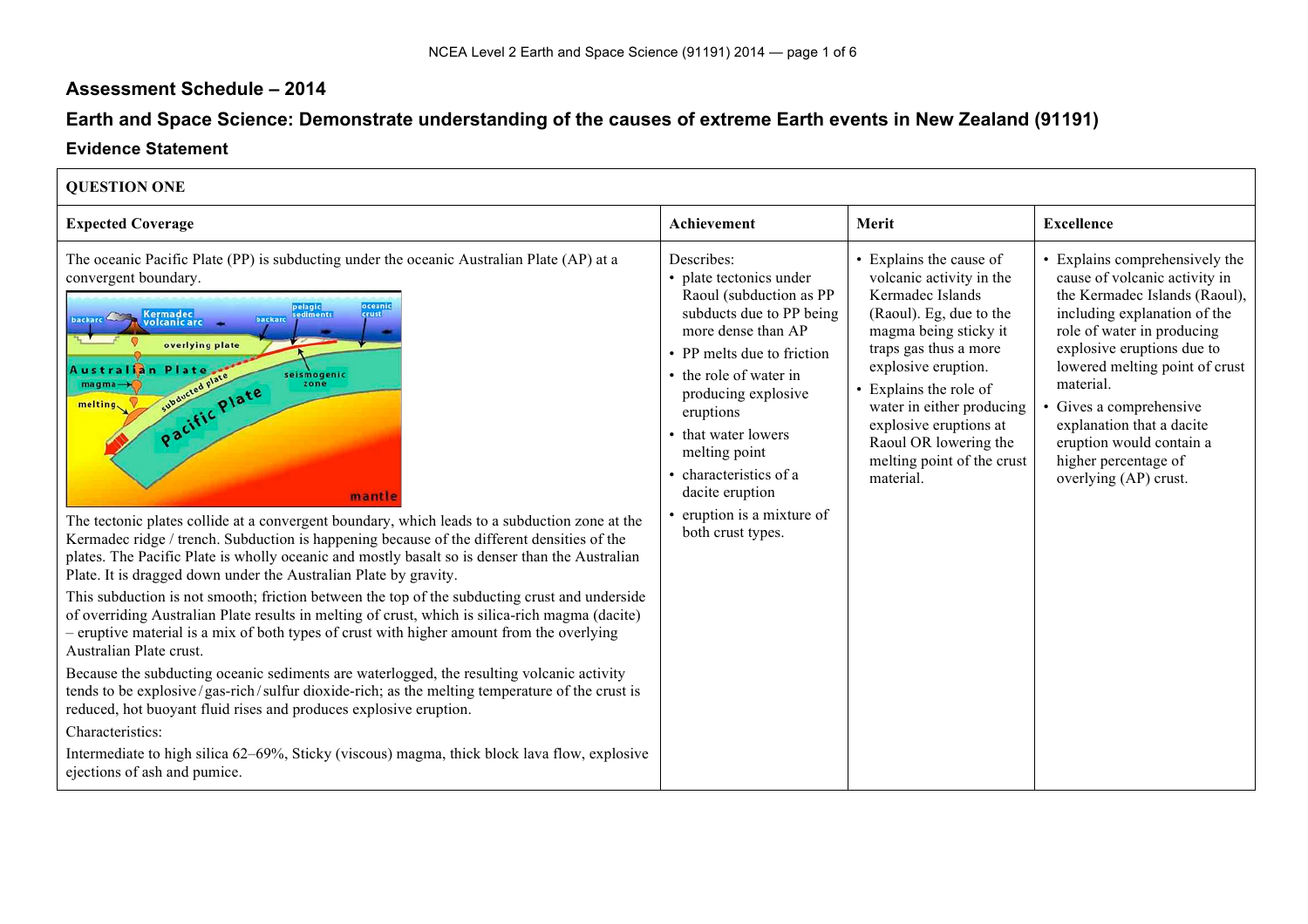| NØ                                 | N <sub>1</sub>                                               | ◝                    | A3                       | A4                                   | M <sub>5</sub>                   | M <sub>6</sub>                       | E7                                        | ⊥∪                                         |
|------------------------------------|--------------------------------------------------------------|----------------------|--------------------------|--------------------------------------|----------------------------------|--------------------------------------|-------------------------------------------|--------------------------------------------|
| No response; no relevant evidence. | Describes subduction OR one aspect of<br>a dacite erruption. | Describes ONE point. | Describes TWO<br>points. | Describes<br><b>THREE</b><br>points. | Explains ONE<br>point in detail. | Explains<br>TWO points<br>in detail. | Explains ONE<br>point<br>comprehensively. | Explains TWO<br>points<br>comprehensively. |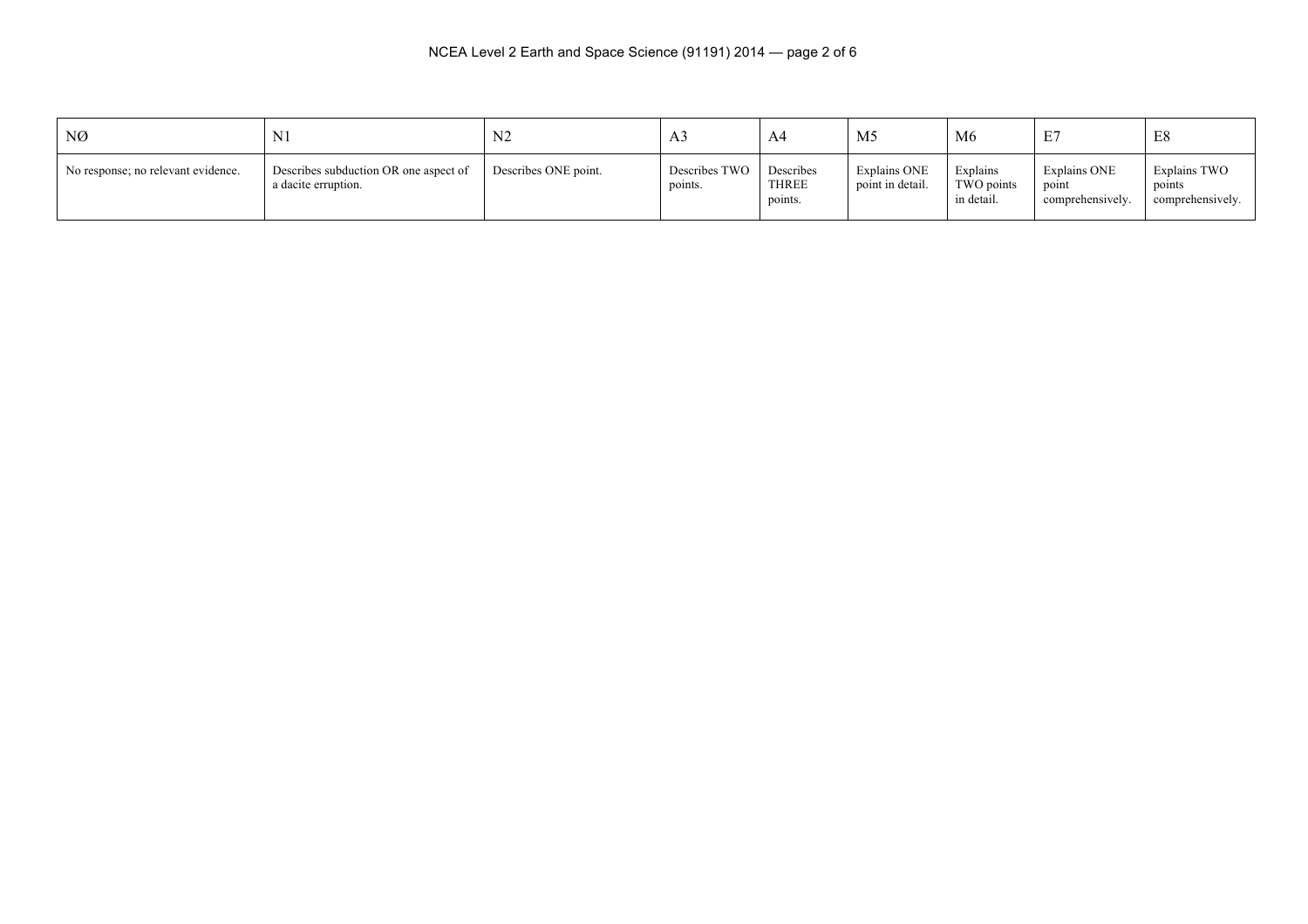| <b>OUESTION TWO</b> |
|---------------------|
|                     |

| <b>Expected Coverage</b>                                                                                                                                                                                                                                                                                                                                                                                                                                                                                                                                                                                                                                                                                                                                                                                                                                                                                                                                                                                                                                                                                                                                                                                                                          | Achievement                                                                                                                                                                                                                                                 | Merit                                                                                                                                                                                              | <b>Excellence</b>                                                                                                                                                                                                                                                                                                                                   |
|---------------------------------------------------------------------------------------------------------------------------------------------------------------------------------------------------------------------------------------------------------------------------------------------------------------------------------------------------------------------------------------------------------------------------------------------------------------------------------------------------------------------------------------------------------------------------------------------------------------------------------------------------------------------------------------------------------------------------------------------------------------------------------------------------------------------------------------------------------------------------------------------------------------------------------------------------------------------------------------------------------------------------------------------------------------------------------------------------------------------------------------------------------------------------------------------------------------------------------------------------|-------------------------------------------------------------------------------------------------------------------------------------------------------------------------------------------------------------------------------------------------------------|----------------------------------------------------------------------------------------------------------------------------------------------------------------------------------------------------|-----------------------------------------------------------------------------------------------------------------------------------------------------------------------------------------------------------------------------------------------------------------------------------------------------------------------------------------------------|
| A tsunami is a series of long wave-length water waves caused by the displacement of a large<br>volume of a body of water.<br>Tsunamis are most commonly caused by a seafloor earthquake over Richter magnitude 7.<br>Other triggers are landslides, undersea volcanic eruptions, and meteorite impact. Sudden<br>changes to the seafloor cause the ocean to flow away from the disturbance, causing waves.<br>Landslides:<br>Coasta<br>initiation<br>Shelf edge (or delt<br>$\overline{\mathbf{z}}$ Earthquake<br>Large tsunamis may be caused by submarine landslides. These rapidly displace large water<br>volumes, as energy transfers to the water at a rate faster than the water can absorb.<br>Characteristically the first two waves are the largest and size diminishes. The waves are<br>closer together than tsunamis triggered by earthquakes.<br>Tsunami Wave Formation<br>Crust<br>Fault <sup>Line</sup><br>Mantle<br>Tsunamis can be generated when the sea floor abruptly deforms and vertically displaces the<br>overlying water.<br>Tsunamis can be generated when thrust faults associated with convergent or destructive plate<br>boundaries move abruptly, resulting in water displacement, owing to the vertical component | Describes:<br>• a tsunami as a<br>displacement of water<br>• how a submarine<br>landslide could lead to a<br>tsunami<br>• how a sea floor<br>earthquake could lead to<br>a tsunami<br>• energy transfer from the<br>landslide / earthquake to<br>the water. | Explains:<br>• a tsunami as a<br>displacement of water<br>caused by energy<br>transmission<br>• causes of tsunamis by a<br>submarine landslide<br>causes of tsunamis by a<br>sea floor earthquake. | • Compares and contrasts the<br>two likely causes of this<br>tsunami with justified<br>conclusion (can be opposite)<br>with reasonable<br>justifications):<br>sea floor earthquake<br>unlikely cause as the<br>Chatham Islands are not<br>close to any known fault<br>submarine landslide most<br>likely cause due to lack<br>of known fault lines. |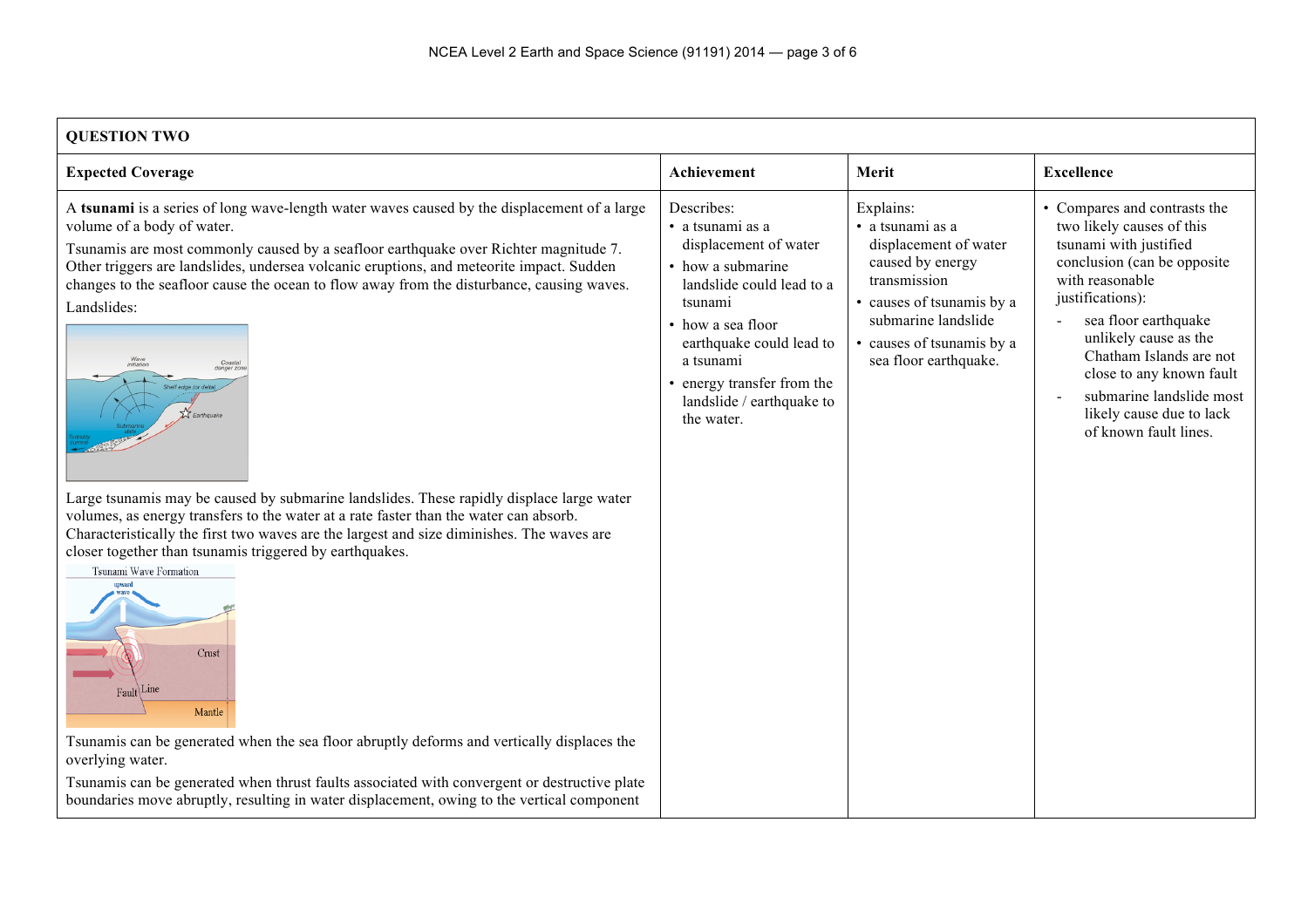| of movement involved.                                                                                                                                                                                                                                                                                                                                                              |  |  |
|------------------------------------------------------------------------------------------------------------------------------------------------------------------------------------------------------------------------------------------------------------------------------------------------------------------------------------------------------------------------------------|--|--|
| Tsunami starts during earthquake                                                                                                                                                                                                                                                                                                                                                   |  |  |
| Stuck area ruptures.<br>releasing energy<br>in an earthquake                                                                                                                                                                                                                                                                                                                       |  |  |
| Contrast:                                                                                                                                                                                                                                                                                                                                                                          |  |  |
| Chatham Islands are not close to a plate boundary, so a sea floor earthquake is a less likely<br>cause than a landslide on the edge of the Chatham Rise. The plate boundary is to the west and<br>north of Chatham Islands, but the area most affected was to the east and north.                                                                                                  |  |  |
| Sudden substantial movement of previously unknown faults above magnitude 7 have<br>occurred in this area (upper South Island) and because of the remoteness and lack of<br>monitoring, this is a possible cause. It is not possible to be certain that a substantial<br>earthquake, above 7 did not occur.                                                                         |  |  |
| Both sea floor earthquakes and submarine landslides can occur in this area - both will cause<br>water displacement which may result in tsunamis.                                                                                                                                                                                                                                   |  |  |
| A small sea floor quake (below magnitude 7) may have caused displacement of loose material<br>on the edge of the plateau to the north and east. This would cause water displacement and a<br>resulting tsunami.                                                                                                                                                                    |  |  |
| Because of the position of the tsunami (east and north), and the fact that this is not close to a<br>plate boundary, and recorded earthquakes in the area are more frequently below magnitude 7<br>(therefore unlikely to directly trigger tsunami), a more likely cause is a submarine landslide.<br>A lower magnitude earthquake may have contributed to the landslide, however. |  |  |

| NØ                                 | ΙNΙ                            | N <sub>2</sub>                                            | A <sub>3</sub>           | A4                                   | M <sub>5</sub>                   | M6                                   | E7                                                                  | E8                                                                   |
|------------------------------------|--------------------------------|-----------------------------------------------------------|--------------------------|--------------------------------------|----------------------------------|--------------------------------------|---------------------------------------------------------------------|----------------------------------------------------------------------|
| No response; no relevant evidence. | Partially describes ONE point. | Describes ONE point OR<br>partially describes TWO points. | Describes TWO<br>points. | Describes<br><b>THREE</b><br>points. | Explains ONE<br>point in detail. | Explains<br>TWO points<br>in detail. | Comprehensively<br>explains ONE<br>likely cause of<br>this tsunami. | Comprehensively<br>explains TWO<br>likely causes of<br>this tsunami. |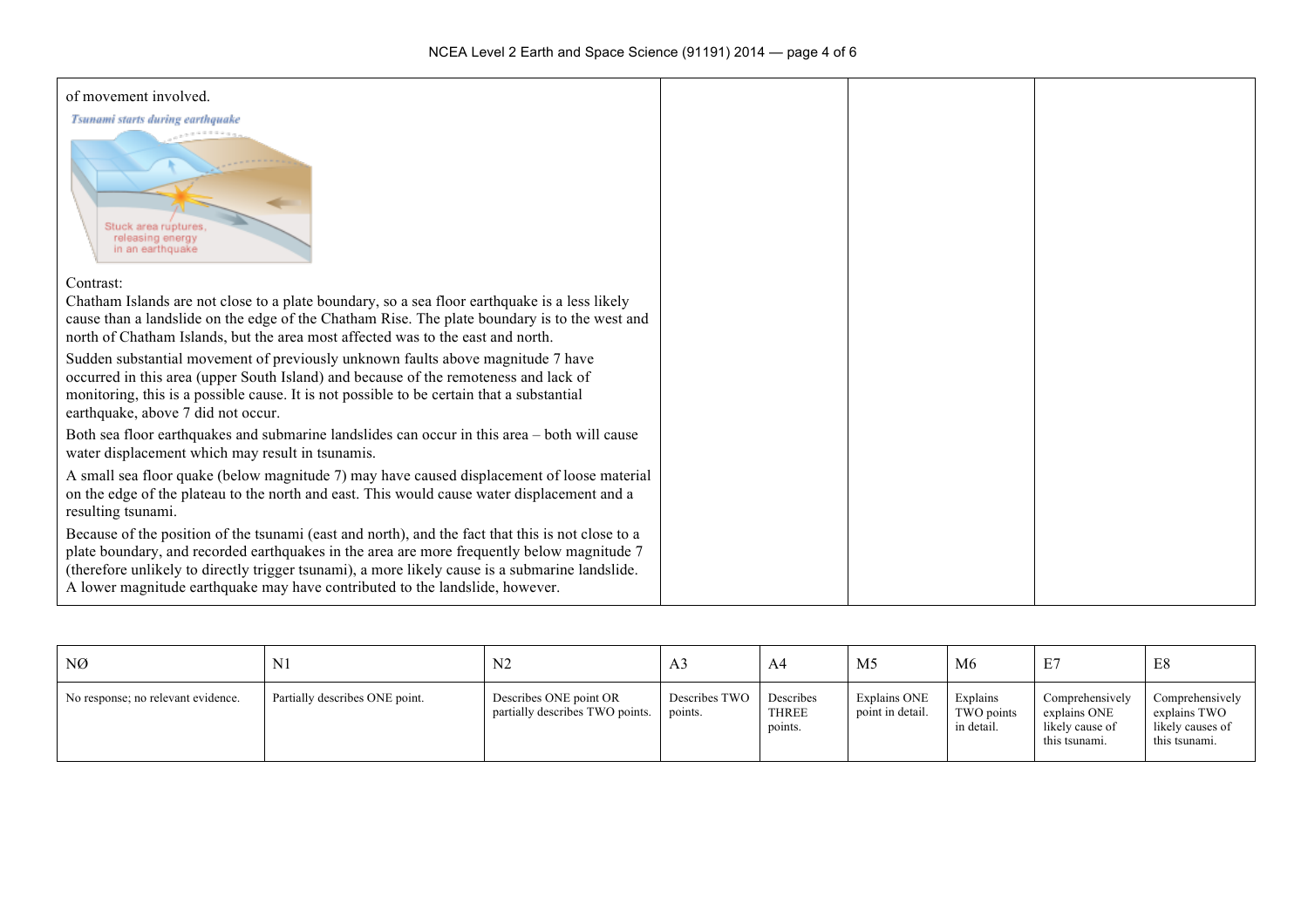| <b>QUESTION THREE</b> |  |
|-----------------------|--|
|                       |  |

| VULSHUN HINEE                                                                                                                                                                                                                                                                                                                                                                                                                                                                                                                                                                                                                                                                                                                                                                                                                                                                                                                                                                                                                                                                                                                                                                                                                                                                                                                                                                                                                                                                                                                                                                                                                                                                                                                                                                                                                                                                                                                                                                   |                                                                                                                                                                                                                                                                                                                                                                                                                                   |                                                                                                                                                                                                                                                                                          |                                                                                                                                                                                                                                                            |
|---------------------------------------------------------------------------------------------------------------------------------------------------------------------------------------------------------------------------------------------------------------------------------------------------------------------------------------------------------------------------------------------------------------------------------------------------------------------------------------------------------------------------------------------------------------------------------------------------------------------------------------------------------------------------------------------------------------------------------------------------------------------------------------------------------------------------------------------------------------------------------------------------------------------------------------------------------------------------------------------------------------------------------------------------------------------------------------------------------------------------------------------------------------------------------------------------------------------------------------------------------------------------------------------------------------------------------------------------------------------------------------------------------------------------------------------------------------------------------------------------------------------------------------------------------------------------------------------------------------------------------------------------------------------------------------------------------------------------------------------------------------------------------------------------------------------------------------------------------------------------------------------------------------------------------------------------------------------------------|-----------------------------------------------------------------------------------------------------------------------------------------------------------------------------------------------------------------------------------------------------------------------------------------------------------------------------------------------------------------------------------------------------------------------------------|------------------------------------------------------------------------------------------------------------------------------------------------------------------------------------------------------------------------------------------------------------------------------------------|------------------------------------------------------------------------------------------------------------------------------------------------------------------------------------------------------------------------------------------------------------|
| <b>Expected Coverage</b>                                                                                                                                                                                                                                                                                                                                                                                                                                                                                                                                                                                                                                                                                                                                                                                                                                                                                                                                                                                                                                                                                                                                                                                                                                                                                                                                                                                                                                                                                                                                                                                                                                                                                                                                                                                                                                                                                                                                                        | Achievement                                                                                                                                                                                                                                                                                                                                                                                                                       | Merit                                                                                                                                                                                                                                                                                    | <b>Excellence</b>                                                                                                                                                                                                                                          |
| The continental crusts of the Pacific and Australian Plates are locked together under the<br>Seddon / Lake Grassmere region (top of the South Island).<br>These two plates are pushing into each other in a transform (strike-slip) fault, as their<br>densities are similar – there are a number of faults in this area which may be responsible.<br>This pushing causes pressure to build up, and eventually some pressure is released and the<br>plates move, releasing a huge amount of energy in an earthquake.<br>The focus is the point of origin of the seismic waves, and the epicentre is the point above it<br>on the earth's surface. The energy from the earthquake radiates out from the focus of the<br>quake and is transmitted in different directions through absorption, reflection, and refraction<br>from the focus. As the distance from the focus increases, the amount of energy that is<br>present from the earthquake is reduced.<br>Fault scarp<br><b>Fault trace</b><br>Epicenter<br><b>Seismic</b><br>waves<br>Fault plane<br>The observed damage at Lake Grassmere and Seddon was due to a variety of reasons<br>including local conditions, such as the type of soil and water content of sediments and<br>buildings.<br>The material above the focus directly affects visible surface damage, eg loosely<br>consolidated material is more likely to result in sand boils, sand volcanoes, or similar signs<br>of liquefaction.<br>Seddon and Lake Grassmere earthquakes were of similar size, but Seddon was the deeper<br>earthquake which means that there was a greater distance to the surface, and so the Lake<br>Grassmere earthquake caused a greater amount of surface damage.<br>Long cracks in the ground or structures are caused by lateral spreading.<br>Sand boils, sand volcanoes, and other signs of liquefaction are caused by pressures<br>generated during large earthquakes with many cycles of shaking. This can cause the | Describes:<br>• plate tectonics under<br>Lake Grassmere/Seddon<br>area as (mainly) a<br>transform fault<br>• plates have similar<br>densities<br>that earthquake damage<br>decreases further away<br>from the earthquake<br>• damage on the surface<br>depends on what is<br>underneath<br>• focus is source of an<br>earthquake<br>• epicentre is the point<br>directly above the source<br>of the earthquake on the<br>surface. | Explains:<br>• how a transform fault<br>can lead to earthquakes<br>• how earthquake damage<br>decreases with distance<br>from epicentre/focus<br>due to dissipation of<br>energy<br>• how surface damage<br>depends on underlying<br>soil, water content and<br>rock and the structures. | Explains comprehensively:<br>• how distance from the focus has<br>a direct influence on the amount<br>of damage seen at the surface<br>• how composition of the land<br>near the surface has a direct<br>influence of the damage seen in<br>that location. |